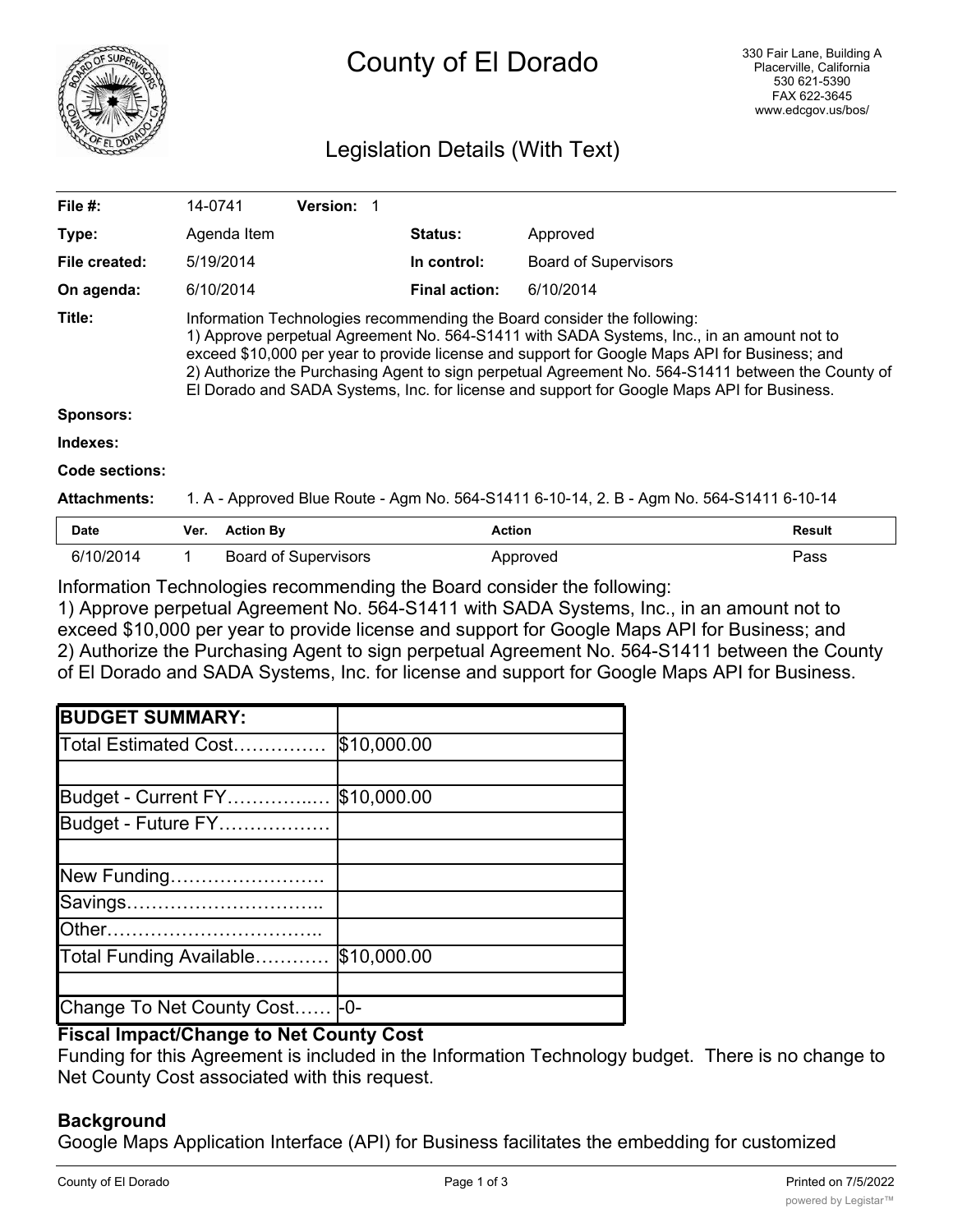integrative Google Maps in webpages and the overlaying of custom data on them. This API can help create engaging web and mobile applications using Google's satellite imagery, street view, elevation profiles, driving directions, styled maps, demographics, analytics and an extensive places database. Location based applications can also be built and used via a web browser, mobile devices or custom built applications.

#### **Reason for Recommendation**

Replacing legacy image file maps with Google Maps provides more flexibility, functionality and efficiency. For example, instead of needing to replace multiple static maps when a department relocates, we can make quick changes in the API code to show the department's new location. This functionality assists the public in finding our county offices and services easily. This functionality also updates our web-site with current technology that anyone can use from a computer or smart device. Using these kinds of updated tools provides a better user experience and provides more user friendly functionality on our County website.

Information Technologies is currently employing a trial API for the following areas on our web-site www.edcgov.us:

1. Shingle Springs Offices including Child Support Services, Probation, Revenue Recovery, Social Services, Water Agency

2. Long Range Planning

In addition, Information Technologies has met with other departments to determine their interest and possible uses for the API. Some of the departments include:

Agriculture / Weights & Measures:

Google Maps API could be useful to depict Weights & Measures business locations where inspections are performed and possibly Hazardous Material sites.

Air Quality Management District:

Google Maps API could be useful in mapping health risk assessments, source locations, complaint locations, prescriptive burning locations, electric vehicle charging stations, etc.

Assessor:

Google Maps API could be useful in applying their own GIS layers to maps and the Google Street view may help appraisers view properties from their desk.

Transportation:

Google Maps API could be used to depict:

- 1. County maintained roads and mile posts.
- 2. Bridge locations and bridge history.
- 3. Current construction projects and schedules road closures.
- 4. Drainage structures: locations and types.
- 5. Signalized intersections and controller data. County survey benchmark data.
- 6. Approved county Capital Improvement projects: locations and descriptions.

#### **Clerk of the Board Follow Up Actions**

Following Board approval, Procurement and Contracts will process Agreement No. 564-S1411 with SADA Systems, Inc. and submit to the Purchasing Agent for signature and distribution.